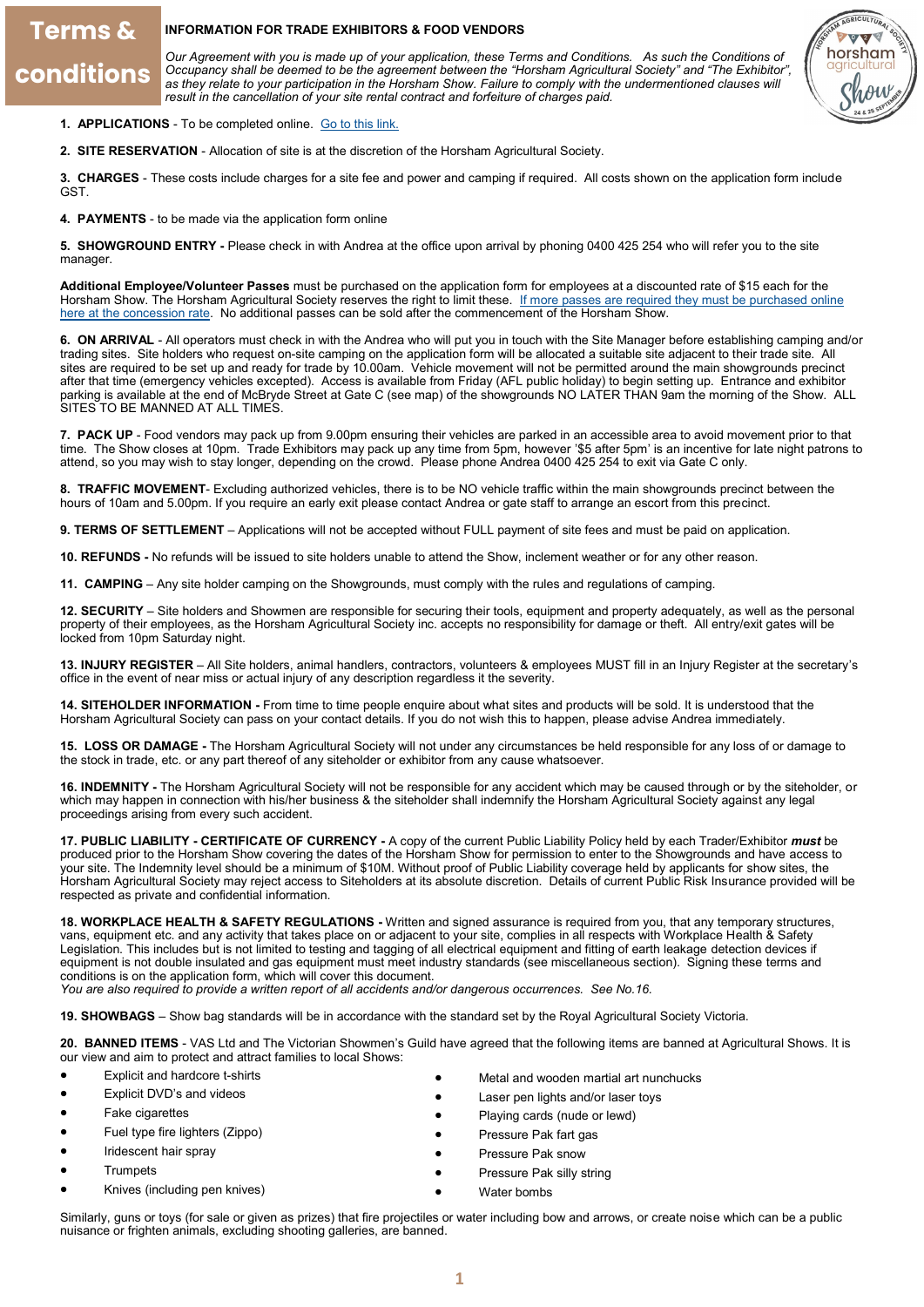# Environmental, **Health & Safety Regulations**

## **21. ALL FOOD VENDORS MUST REGISTER THEIR STREETRADER FORM.**

- ALL site operators at the Horsham Agricultural Show are required to cooperate with the Horsham Agricultural Society Inc. committee to ensure that they work in a healthy and safe environment.
- NO SMOKING within 10 metres of any eating place.
- All volunteers must take reasonable care of their own health and safety and for anyone else who may be affected by their actions.
- Trade site operators must not wilfully or recklessly interfere with or misuse anything provided for health and safety or wilfully place the health and safety of another person at risk.
- It will be necessary for all commercial sites to conform to Occupational Health & Safety, Dangerous Goods legislation and associated regulation, especially those with regard to electrical leads and LPG appliances and fittings. ALL sites will be inspected to see that all regulations are complied with. Make sure any remedial work you need to do is carried out before the Show commences.
- All plant and equipment to comply with relevant legislation and standards, AS 3533.
- All electrical equipment to have been tested and tagged within the 3 months prior to the show and appropriate for the job (heavy duty).
- Application for, then occupation of Trade Space is to be taken as agreement to abide by all rules of the Horsham Agricultural Society Inc.
- All electrical cables are to be positioned so that they do not create a hazard. WorkCover require cables to be either buried or suitably supported overhead. Cables to be buried must be underground to a depth of 150mm where vehicular traffic is present, other areas 75mm.
- Extension leads/ cords are not to exceed permitted lengths (Refer to C.O.P. Temp Electrical Installations Section 12 and AS 3199)
- All electrical cabinets and switchboards must be able to be closed and locked.
- Fire extinguishers are required for all food vans and other relevant sites.
- Any mobile equipment is to be barricaded to the satisfaction of WorkSafe.
- Exhibitors must comply with all Local Bylaws.
- No holes shall be dug or any objects driven into the ground without approval of either the Site Steward or President H.A.S. Inc.
- Any gas cylinder shall be restrained and be within the required test date.
- Tent pegs or any stakes shall be suitably protected to prevent any risk of injury.
- No item listed on the "List of banned items 2022" shall be exhibited as prizes or items for sale nor be given away for any purpose at the showgrounds.
- Each site shall display identification as required by the Horsham Agricultural Society Inc.
- The size of the site requested MUST be adequate to contain completely all the applicant's equipment. Trailers, towbars, quy ropes etc must not infringe on adjacent sites.
- Site holders and Showmen must give protection of the environment a high priority in all activities on site, and must not commit an act that will place the Horsham Agricultural Society Inc. in breach of any regulation. Any accidental spill or release of substances which may contaminate or harm the environment must be immediately contained, and then reported to the Secretary. Any requirement to discharge substances into the air, stormwater or sewers must be approved by the Secretary. Where the work requires the disposal of any environmentally harmful substance the site holders and Showmen shall be responsible for the removal, transport and disposal in accordance with all statutory regulations and laws so as not to place Horsham Agricultural Society Inc. in breach of any regulation.
- Tasks which require particular care include: a) Refuelling of engines of vehicles, generators, etc. b) Disposal of wastewater, cooking fats, etc.

#### **ELECTRICAL SAFETY—IMPORTANT! NOTICE OF COMPLIANCE** and **ELECTRICAL USEAGE FROM POINT OF SUPPLY**

- The Horsham Agricultural Society prefers that all Exhibitors, Operators of Show Amusements, Show Stalls or commercial activities use Electrical Safety Switches to be plugged in at all times at the 'Point of Supply'.
- *Under the Electrical Safety Act 2002:*
- When constructing and operating amusements and displays **IT IS COMPULSORY** to use electrical safety switches at the 'Point of Supply' and leads **MUST BE TESTED AND TAGGED.** This must be completed before your arrival. **The 'Point of Supply'** is the permanent location of power points (single and three phase) or similar type of connection connected to the Horsham Agricultural Society's electrical installations. **NO Double Adaptors or piggy back leads to be used at all.** At all times electrical leads **MUST NOT IMPEDE** the flow of pedestrians and vehicles. Leads will be checked at the Horsham Show.
- **A four outlet power board with an overload facility** eg. Ringgrip or Kambrook is allowable if more than one x 15 amp power point is required. If requirements are different, our Site Manager must be aware of this to avoid an overload situation occurring.

#### **GAS CYLINDERS IN PUBLIC LOCATIONS**

• Where a cylinder exceeding 12L capacity is permanently installed for public use in the following requirements shall apply: *Either* **(A)**

i) the cylinder and any associated regulator shall be enclosed in a lockable cage or cabinet ventilated top and bottom **OR** 

ii) the cylinder valves and regulator shall be guarded by a covering metal hood, and the cylinder shall be protected against accidental dislodgement.

#### **Or (B)**

The connecting piping shall be arranged so that it is not vulnerable to accidental impact or tampering.

#### **GAS SYSTEM COMPLIANCE CERTIFICATE FOR FOOD OPERATORS**

- All food operators use LP Gas for cooking purposes or other food preparation purposes, need to have been inspected by a gas work licence holder in the previous 12 months and have a 'Gas System Compliance Certificate' issued to the owner.
- A copy of the Certificate must be sent along with your Site Application as well as displayed during the Show. Inspections may occur during the Show.

# **FIRE REGULATIONS**

• The installation of any fuel burning appliance using either liquid or solid fuel shall conform to the regulations available from the Authorities. The use of LPG gas for cooking or demonstrations must comply with regulations.

#### **VEHICLE PARKING**

• Parking is located on the south end of the showgrounds if you are not parked at your site. The Showgrounds will be open at **7.00 am** on the day of the Horsham Show to service sites. Access is via McBryde Street Gate C entrance on all days.